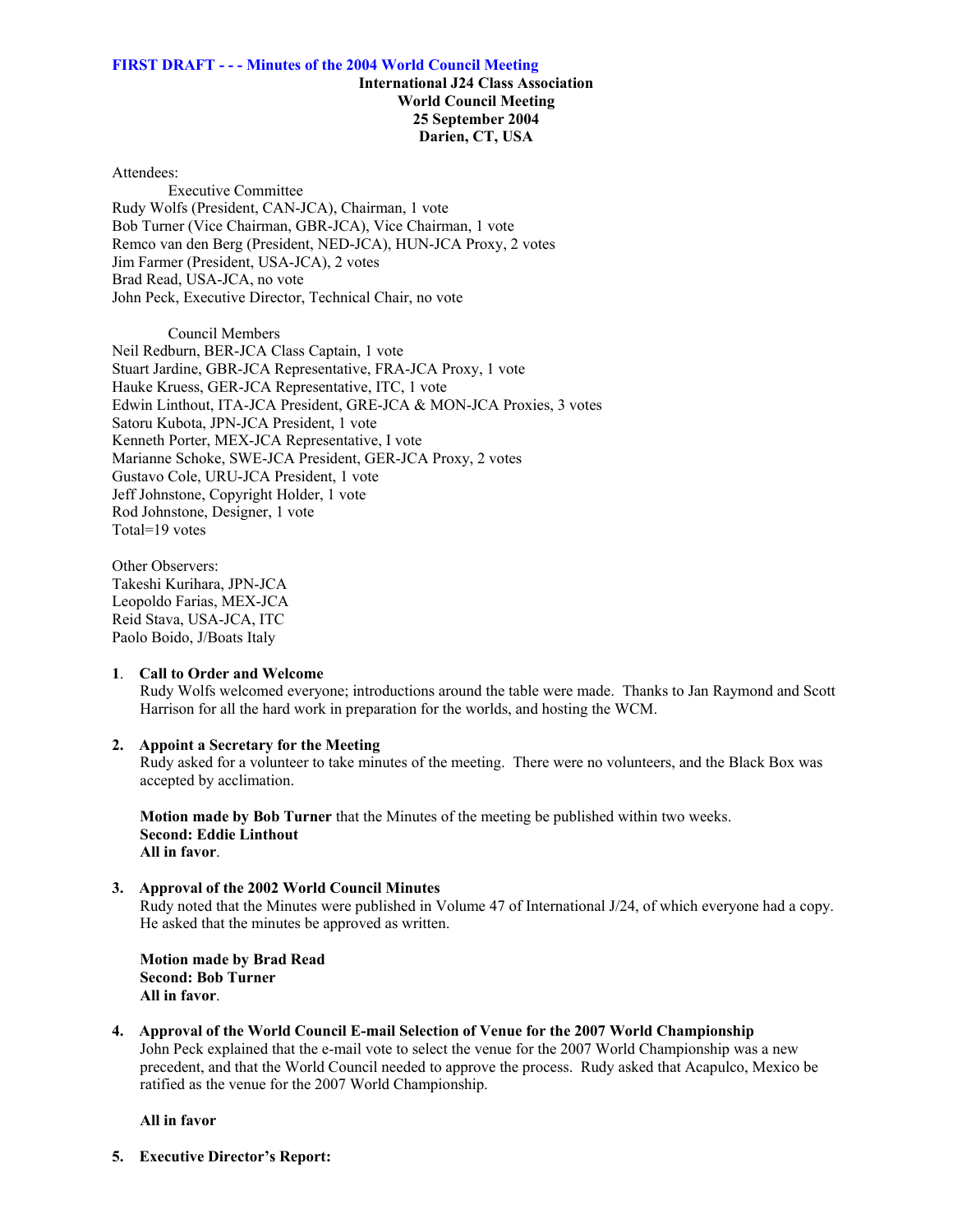**A. Association/Family Memberships** – John Peck noted that this discussion was a carryover form the 2003 World Council Meeting, regarding situations where a sailing organization or a yacht club has ownership of multiple boats, and when multiple family members own and race a boat. The constitution states that the boat owner must be a member of the class before the boat can be measured, and that the helmsperson must also be a member.

John suggested that each JCA add a "Family" and/or an "Association" membership category when multiple memberships are sent to the same mailing address. The IJCA membership costs US\$8 per year. That includes one membership card and one transom sticker. Sending more than one membership card and transom sticker to the same mailing address with no other benefits would add only US\$8 to the package, and should make Family of Association Memberships attractive.

A general discussion followed. It is up to the individual country to charges whatever it deems necessary for additional memberships to the same mailing address.

**B. Sail Royalties** continue to be monitored in the USA. Last year US\$5,560 was allocated to fifteen JCA's that imported sails manufactured in the US. Progress is being made to implement similar programs with the major sail lofts in Europe and South America.

The World Council will revisit this topic at the next AGM.

**C.** *International J/24***, The Magazine** -- John reported that for the first time in the history of the magazine, the USA-JCA did not purchase both issues of the bi-annual publication. As a result, of the lost advertising and membership sales, Volume 48 will show a small loss. The Council discussed the pros and cons of publishing one or two magazines per year. Jeff Johnstone noted that several other classes have adopted a "Year Book" format that may be more attractive to advertisers.

**Motion made by Bob Turner** that Paragraph 10.4.2 of the Constitution be amended from "…a biannual publication" to "…an annual publication". **Second: Jim Farmer All in favor**.

**Motion made by Remco van den Berg** that each JCA be required to purchase one annual publication per class member. **Second: Jim Farmer All in favor**.

- **D. 2005-2006 Calendar of Events** Each JCA was asked to submit its calendar of events to the class office, and they will be posted on the website. JCA's were encouraged not to schedule National or Regional Championships that would detract or conflict with World and Continental Championships.
- **6. Chairman's Update**  Rudy Wolfs reported on the progress of the Initiatives put in place after the 2003 WCM, and the progress being made with the promotional video.
- **7. J/Boats Builders Report**  Jeff Johnstone reported that 30 new J/24 were built last year, five in Argentina, 20 in Italy, and five in the US.
- **8. Financial Report/Discussion** -- John Peck presented financial statements for the fiscal year ended 30 September 2003, and for the eleven months ended 31 August 2004. He reported that the class continues to be financially sound without an increase in dues or fees. John also presented a balanced budget for the 2004/2005 fiscal year. All statements were discussed and approved.
- **9. Elections –** John Peck noted that the Constitution calls for the election of a Chairman and Vice Chairman in even numbered years, and the Finance Chair is elected in odd numbered years. Since Nadine Franczyk resigned during the year, her replacement should be elected for a one year term. In addition, three Executive Committee Members are elected each year. He presented a Memo form John Adams with his recommended slate:

| Chairman:      | Rudy Wolfs (CAN-JCA)                           |
|----------------|------------------------------------------------|
| Vice Chairman: | Bob Turner (GBR-JCA)                           |
|                | Finance Chair: Pete Ramsdale (BER-JCA)         |
|                | Three additional: Remco van den Burg (NED-JCA) |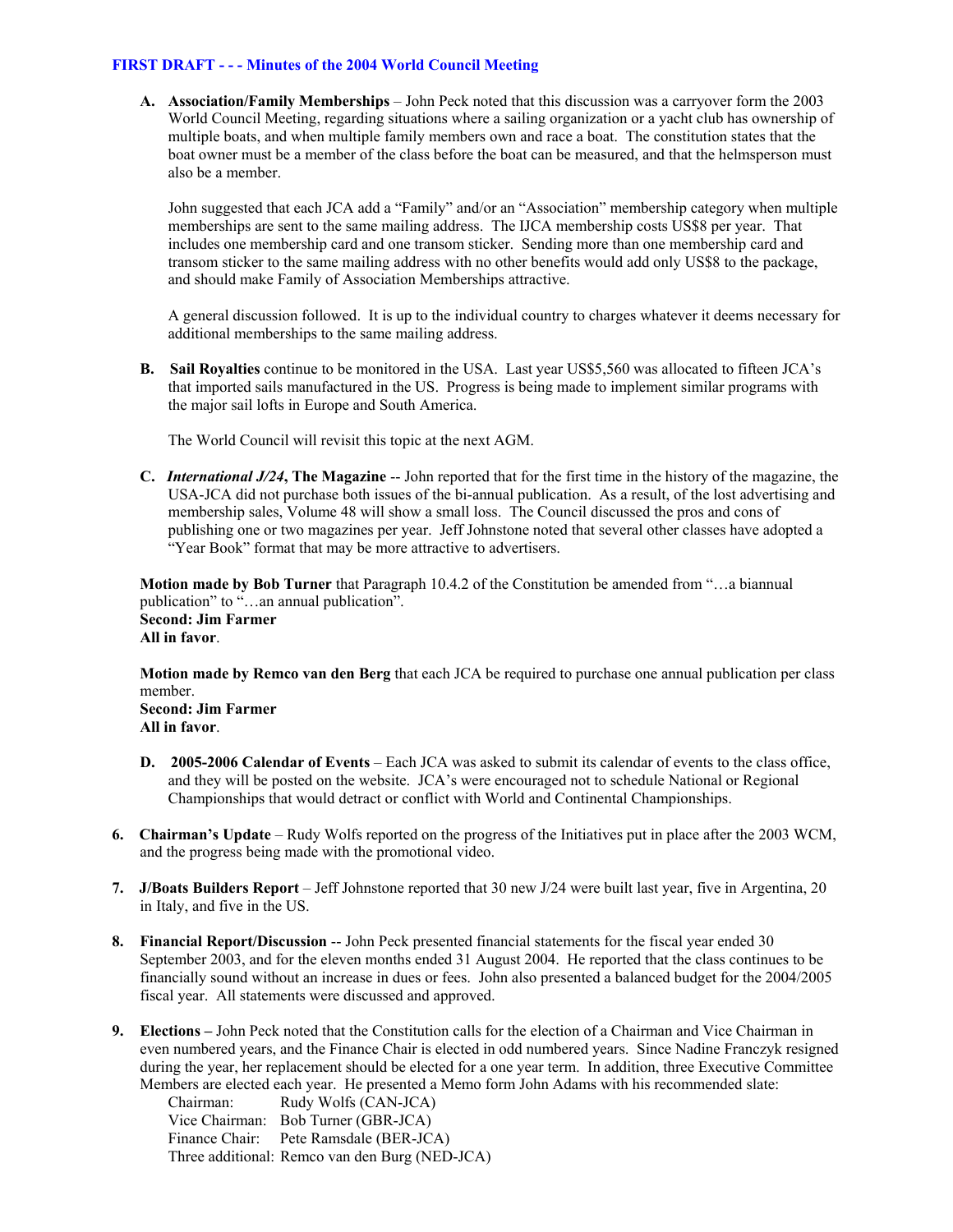Brad Read (USA-JCA) Michael Clarke (IRL-JCA)

The floor was opened for additional nominations. Jim Farmer nominated Roger Harden (USA-JCA) for the office of Finance Chair. It was seconded by Remco van den Burg.

By a show of hands, John Adams slate was accepted by acclimation with one exception. Roger Harden was elected Finance Chair.

[Subsequent to the meeting, Michael Clarke asked that he be replaced by Robin Eagleson (IRL-JCA). According to Paragraph 10.3 of the Constitution gives the Executive Committee authority to accept Michael's recommendation.]

**10. Technical Committee** – John Peck reviewed the proposed changes for the 2005-2006 Rule Book. The approved proposals will be presented to ISAF at its annual meeting in November, and if accepted will be effective 1 March 2005. John asked for a show of hands for each proposal, and the results are as follows:

#### **Rule 2.5.3 (Measurement Certificate)**

Current: No yacht shall race unless a current, valid Measurement Certificate has been issued by the owner's national authority, or if a national authority is not administering the class, by the International J/24 Class Association.

Proposed: Delete the existing rule and replace with the following:

No yacht shall race unless a current, valid Measurement Certificate has been issued by the International J/24 Class Association. This certificate will be in addition to any certificates required by the owner's national authority.

Reason: (1) To remove conflict with Rule 2.5.1

(2) To provide consistency in the measurement documentation World Wide

### **Approved**

**Rule 2.7.1 (Measurement)** 

Current: Yachts shall only be measured by a measurer recognized by Its National Authority and the International J/24 Class Association.

Proposed: Delete the existing rule and replace with the following:

Yachts shall only be measured by a National Measurer recognized *by* the International J/24 Class Association. This applies to all references to "J/24 Measurer" or "J/24 Class Measurer" in the Class Rules.

Reasons: (1) To insure that the National Measurer is familiar with the J/24 Measurement Manual (Rule 2.8.1) (2) To be consistent with new Rule 2.5.3. The Measurement Certificate required by the IJCA is "in addition to any certificates required by the owner's national authority." If the owner's national authority requires a different certificate, it is not at issue with the IJCA.

(3) To avoid changing references to measurers throughout the body of the current rules.

**Approved** *with the noted change in Italics*

| <b>Rule 2.7.3</b><br>Current: | (Measurement)<br>The builder shall weigh and record the weight of the keel before assembly with the hull.                                                                                                                                                                                                                                                                                                                                                                                                                                                                                                                                                                           |
|-------------------------------|-------------------------------------------------------------------------------------------------------------------------------------------------------------------------------------------------------------------------------------------------------------------------------------------------------------------------------------------------------------------------------------------------------------------------------------------------------------------------------------------------------------------------------------------------------------------------------------------------------------------------------------------------------------------------------------|
| Proposed:                     | Delete and replace with current Rule 2.8.1: The method of measurement shall be in accordance with the IJCA<br>Measurement Manual.                                                                                                                                                                                                                                                                                                                                                                                                                                                                                                                                                   |
| Reasons:                      | (1) Clarification<br>(2) To reorganize the measurement and builders requirements into proper categories<br>(3) Current Rule will be re-worded and re-numbered 2.8.1.                                                                                                                                                                                                                                                                                                                                                                                                                                                                                                                |
| Approved                      |                                                                                                                                                                                                                                                                                                                                                                                                                                                                                                                                                                                                                                                                                     |
| Rule 2.7.4.1<br>Current:      | (Measurement)<br>The boat in 'Builder's Weight' condition shall be not less than 1190 kg or more than 1250 kg on certified scales.<br>This weight shall include hull, keel, rudder and tiller with fittings, deck and all specified mouldings and structures<br>and all fixed fittings as detailed on Plan A. Additionally, distinctively marked, permanently fixed and completely<br>capsulated corrector weights not exceeding 30 kg. in total weight complying with rule 3.7.2b), b)i), and c), shall<br>be used when required to meet the Builder's minimum weight. Builder's Weight excludes all spars, standing<br>rigging, running rigging, portable equipment and hardware. |
|                               | The builder shall record the weight and complete Parts B and C of the measurement form then deliver the<br>completed form to the owner of each new yacht. The builder shall also deliver one copy each to the Copyright<br>Holder and the NJCA where the builder is located and retain one file copy.                                                                                                                                                                                                                                                                                                                                                                               |
| Proposed:                     | Delete and re-numbered as new 2.8.2 with new wording.                                                                                                                                                                                                                                                                                                                                                                                                                                                                                                                                                                                                                               |

Reasons: (1) Clarification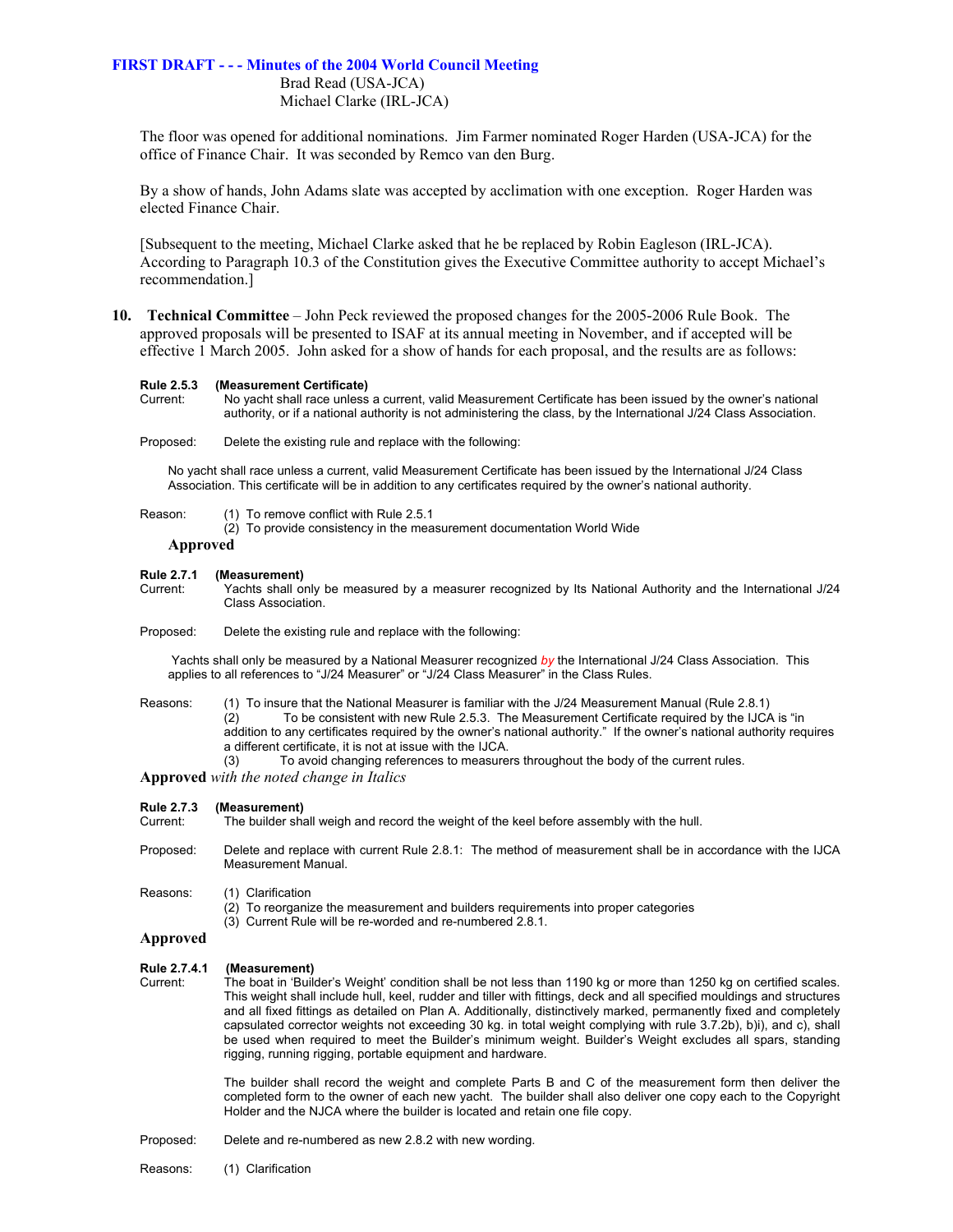(2) To reorganize the measurement and builders requirements into proper categories.

#### **Re-number with current wording approved by the WC**

#### **Rule 2.7.4 (Measurement)**

- New Rule: Tolerances in measurement in the rules and measurement plans are to provide for minor building errors or age distortion.
- Reasons: (1) Current Rule 2.7.5 re-numbered to reorganize the Measurement Rules in logical numerical order (2) Clarification.

#### **Approved**

#### **Rule 2.7.5 (Measurement)**

Current: Tolerances in measurement in the rules and measurement plans are to provide for minor building errors or age distortion.

- Proposed: Delete, re-numbered as New 2.7.4, and replace with Current Rule 2.7.6.
- Reasons: (1) Current Rule 2.7.6 re-numbered to reorganize the Measurement Rules in logical numerical order (2) Clarification.

#### **Approved**

#### **Rule 2.7.6 (Measurement)**

- Current: The measurer shall report on the measurement form anything which is considered to be a departure from the intended nature and design of the yacht, or to be against the general interest of the Class. A measurement certificate may be refused even if the specific requirements of the rules are satisfied.
- Proposed: Delete and re-numbered as New 2.7.5
- Reasons: (1) To reorganize the Measurement Rules in logical numerical order (2) Clarification.

#### **Approved**

#### **Rule 2.8 Method of Measurement**

Current: Heading

- Proposed: Delete and re-name: Licensed Builder
- Reason: To reorganize the measurement and builders requirements into proper categories.
- **Approved**

#### **Rule 2.8.1 (Licensed Builder)**

- New Rule: The builder shall weigh the keel in the presence of an IJCA measurer who shall record the weight of the keel before assembly with the hull on Part B of the Measurement Form.
- Reasons: (1) Current Rule 2.7.3 re-numbered with new wording
	- (2) To reorganize the measurement and builders requirements into proper categories
		- (3) To ensure that an IJCA measurer is present to certify the weight of critical parts of the yacht that require weighing.

### **Rejected new wording, approved re-numbering – NOTE: Subsequent to the AGM, the Technical Committee petitioned the Executive Committee to reconsider this proposal because it has no impact on the class membership, and adds necessary safeguards to maintain the One Design nature of the J/24. The EC approved, six in favor, one opposed.**

#### **Rule 2.8.2 (Licensed Builder)**

New Rule: The boat in 'Builder's Weight' condition shall be not less than 1190 kg or more than 1250 kg on certified scales. This weight shall include hull, keel, rudder and tiller with fittings, deck and all specified mouldings and structures and all fixed fittings as detailed on Plan A. Additionally, distinctively marked, permanently fixed and completely capsulated corrector weights not exceeding 30 kg. in total weight complying with rule 3.7.2b), b)i), and c), shall be used when required to meet the Builder's minimum weight. Builder's Weight excludes all spars, standing rigging, running rigging, portable equipment and hardware.

> The builder shall weigh the boat in the presence of an IJCA measurer who shall record the weight as Item 2b on Part B of the Measurement Form, and if corrector weights are required, as Item 3 on Part B of the Measurement Form. The builder shall complete Part C of the measurement form, and deliver the completed form (Parts B and C) to the owner of each new yacht. The builder shall also deliver one copy each to the IJCA and the Copyright Holder, and retain one file copy.

- Reasons: (1) Current Rule 2.7.4 re-numbered with new wording
	- (2) To reorganize the measurement and builders requirements into proper categories (3) To ensure that an IJCA measurer is present to certify the weight of critical parts of the yacht that require weighing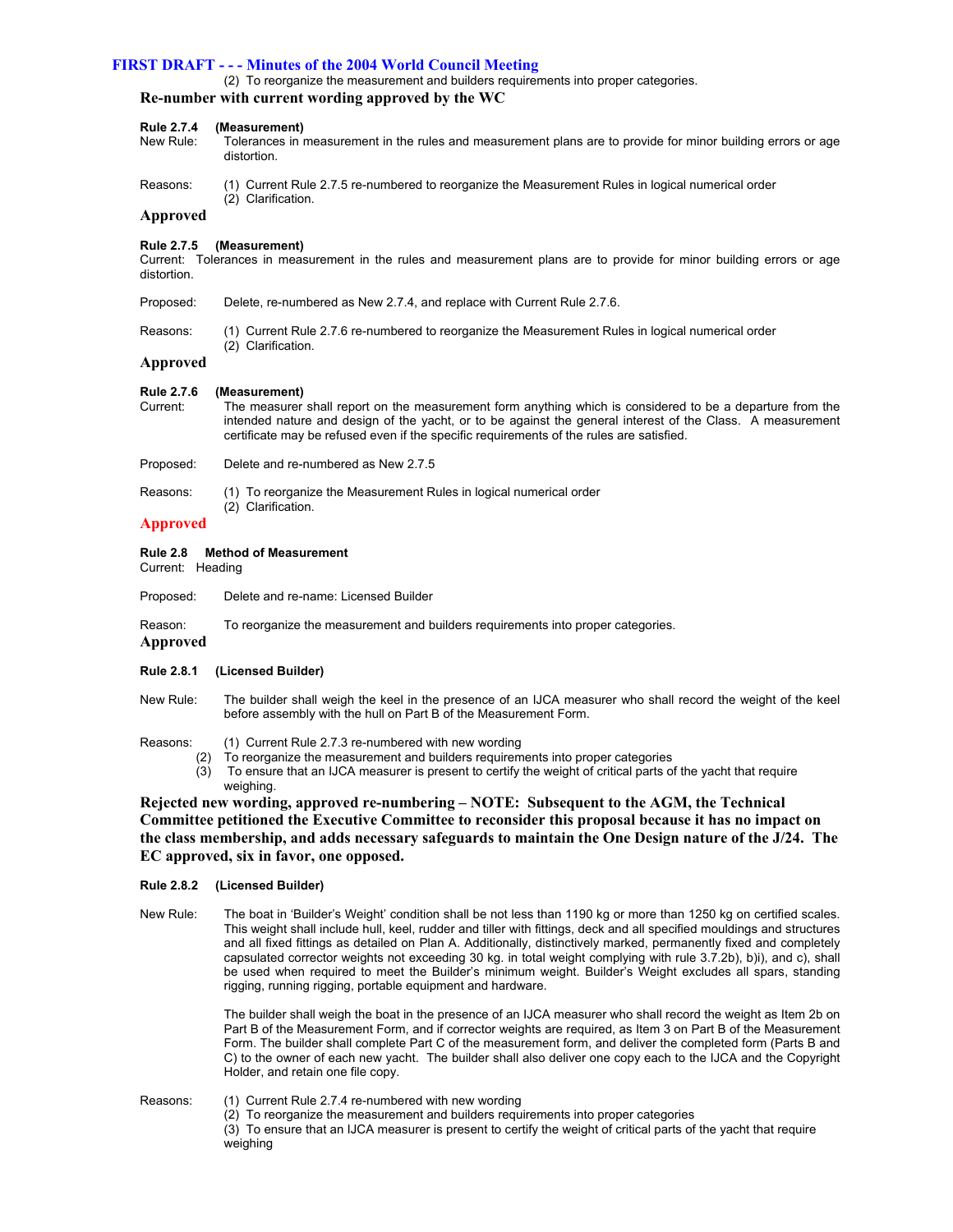(4) To ensure that signed copies of Parts B and C of the Measurement Form are distributed to all who need them.

**Rejected new wording, approved re-numbering – NOTE: Subsequent to the AGM, the Technical Committee petitioned the Executive Committee to reconsider this proposal because it has no impact on the class membership, and adds necessary safeguards to maintain the One Design nature of the J/24. The EC approved, six in favor, one opposed.**

| <b>Rule 3.1.3</b><br>Current: | (Hull)<br>Any alleged or suspected alteration to the configuration of the hull, deck, keel or rudder of a yacht for which<br>specific descriptions are not stated in the rules or specifications, or following a protest concerning the same,<br>shall be compared by a <i>measurer appointed by the NJCA or IJCA</i> to a sample of 10 other yachts.                                                                                                                                                                                                                                   |
|-------------------------------|-----------------------------------------------------------------------------------------------------------------------------------------------------------------------------------------------------------------------------------------------------------------------------------------------------------------------------------------------------------------------------------------------------------------------------------------------------------------------------------------------------------------------------------------------------------------------------------------|
|                               | The disputed yacht shall be accepted if she does not show any evidence of having been altered and if she has<br>dimensions equal to, or between, those of the maximum and minimum dimensions obtained from the sample of<br>10 yachts.                                                                                                                                                                                                                                                                                                                                                  |
|                               | If there is evidence of any alterations having been made or if the dimensions are greater or less than those of<br>the maximum or minimum obtained from the sample of 10 yachts, the matter shall be referred to the protest<br>committee for action.                                                                                                                                                                                                                                                                                                                                   |
| Proposed:                     | Delete the <i>italics</i> wording in the first sentence, "a measurer appointed by the NJCA or IJCA", and replace with:<br>"a J/24 Class Measurer".                                                                                                                                                                                                                                                                                                                                                                                                                                      |
| Reasons:<br>Approved          | (1) To maintain consistency with Rule 2.7.1<br>(2) To ensure that only a measurer appointed by the IJCA do this task                                                                                                                                                                                                                                                                                                                                                                                                                                                                    |
|                               |                                                                                                                                                                                                                                                                                                                                                                                                                                                                                                                                                                                         |
| <b>Rule 3.2.1</b><br>Current: | (Hull)<br>The hull, deck and interior shall be moulded in glass reinforced plastics to the building specification of<br>lamination in moulds licensed by J Boats, Inc. and approved by the ISAF and the IJCA. No yacht shall be<br>deemed a J/24 until it has been completed with a building number assigned by J Boats, Inc. molded into the<br>transom. Hollows and indentations on the hull exterior as supplied by the licensed builder may be filled in order<br>to achieve a fair surface. Removal of gelcoat is prohibited, except for light hand sanding in preparation for the |

- Proposed: Delete the last sustenance and replace with, "Although the removal of gelcoat is not permitted, surface abrasion as required for overcoating material is permitted".
- Reasons: (1) To provide a method of repair for Osmosis, etc.

*application of an overcoat material*.

(2) Clarification

#### **Approved**

- **Rule 3.6.10** Mainsail<br>Current: a) The headboard ma The headboard may be of any material with a maximum width of 115mm and shall not extend more than 150mm aft of the head when measured at right angles to the luff.
	- b) The length of the leech shall not exceed 9170mm.
	- c) The cross width measurements shall be taken from the three-quarter, half and quarter points on the leech, located when the head is folded to the clew for the half-height point, and when the head and clew are folded to the half-height point to determine the three-quarter height points.
	- d) The maximum three-quarter height width between the leech and the nearest point on the luff, including the luff rope, shall be not more than 1175mm.
	- e) The maximum half-height-width between the leech and the nearest point on the luff, including the luff rope, shall be not more than 1980mm.
	- f) The maximum quarter height width between the leech and the nearest point on the luff, including the luff rope, shall be not more than 2600mm.
	- g) The sail shall have four battens. The top batten shall be not more than 610mm in length; the intermediate battens shall be not more than 990mm in length; and the bottom batten shall be not more than 740mm in length. The maximum width of the battens shall be not more than 50mm.
	- h) The distance from the head and clew to the intersection of the aft edge of the sail with the centerline of the nearest batten pocket, measured in a straight line, shall be not less than 1775mm.
	- i) Reef points may be built into the mainsail.
	- j) A Cunningham hole may be fitted in the luff.
	- k) A leech tensioning cringle may be fitted in the leech.
	- l) A leech line is permitted.
	- m) Camber lines are permitted.
	- n) The mainsail shall be attached to the mast and boom with boltropes.

Proposed: Add New: o) The luff and foot of the mainsail when set shall be within the distinguishing bands as defined in Rules 3.5.2(d) and 3.5.5(c).

- Reasons: (1) This is current Rule 7.1.10 under Prohibitions, and is misplaced
	- (2) Clarification

#### **Approved**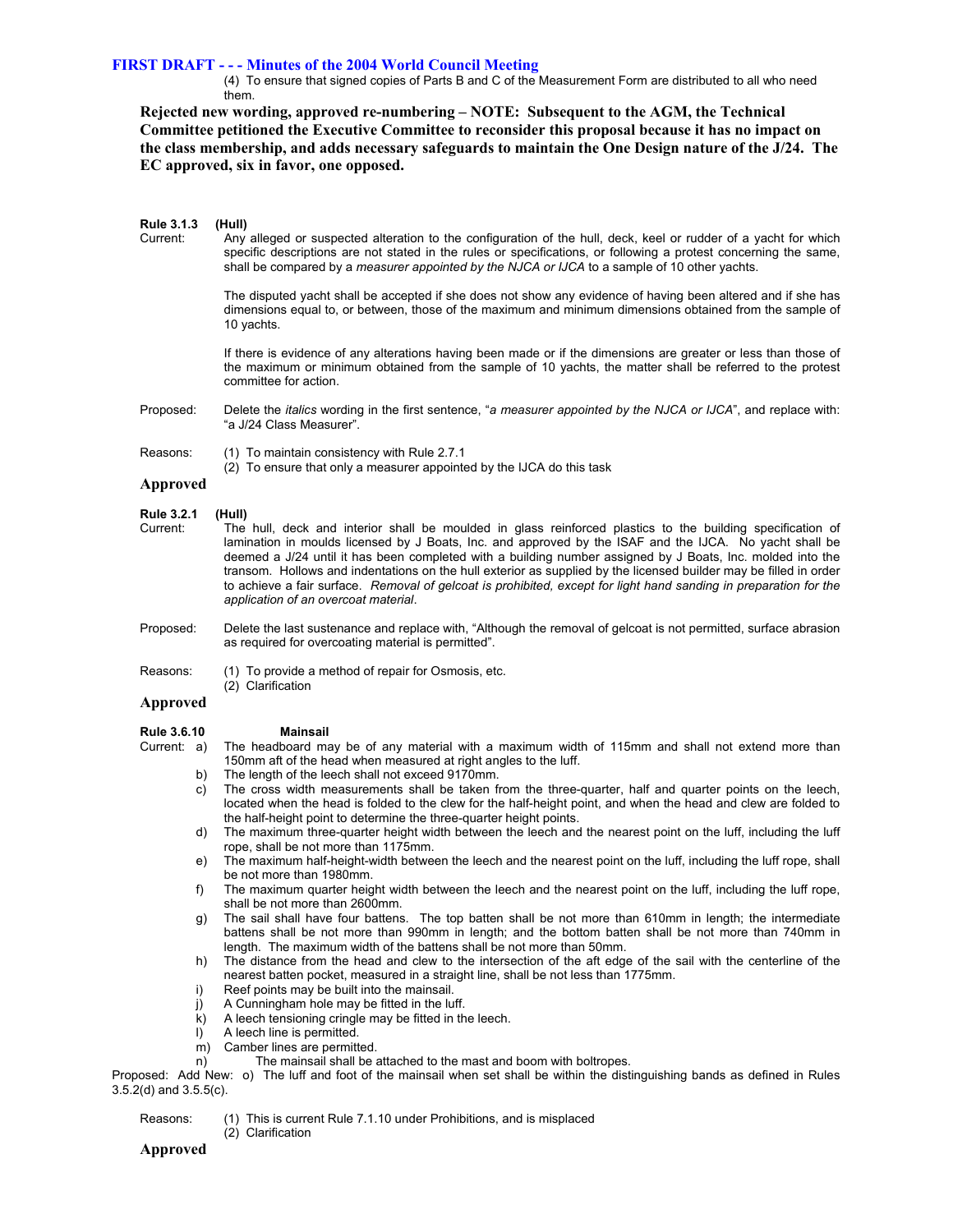## **Rule 3.7.2 (Weight for Racing)**

- Current: a) When corrector weights are required to be added, they shall consist of lead ingots located in the hull as shown on Corrector Weight Placement and Interior Layout Plan A.
- b) b) Half the required weight attached amidships on the forward bulkhead located approximately 1000mm forward of the main bulkhead. Two quarters of the required weight in approximately equal ingots attached under each moulded berth to the forward side of the aft cabin bulkhead located approximately 2450mm aft of the main bulkhead. The corrector weights shall comply with the following:
	- For the requirements of Rule 2.7.4 the three lead ingots shall be permanently attached with bolts, totally capsulated, and for hulls built after 1 March 1997, be distinctively marked.

ii) For the requirements of Rule 3.7.1 the lead ingots shall be attached with bolts and sealed with a strap of resonated glass cloth. When required in addition to the permanent builder's correctors Rule 2.7.4, the lead ingots shall be divided into four approximately equal weights and be fixed on the outboard side of the builders correctors (3.7.2b)i).

 c) The total corrector weight required to comply with Rule 2.7.4 shall be recorded on the Measurement Form Part B as item 3. The total corrector weight required to comply with Rule 3.7.1 shall be recorded on the Measurement Form Part D as item 29 .

Proposed: Delete the existing rule and replace with the following:

 a) When corrector weights are required to be added, they shall consist of lead ingots located on the hull as shown on Corrector Weight Placement and Interior Layout Plan A.

b) Half the required weight shall be attached amidships on the forward bulkhead located approximately 1000mm forward of the main bulkhead. Two quarters of the required weight, in approximately equal ingots shall be attached under each moulded berth to the forward side of the aft cabin bulkhead located approximately 2450mm aft of the main bulkhead.

c) For the requirements of Rule 2.7.4, the lead ingots shall be permanently attached, totally capsulated, distinctively marked, and the total weight shall be recorded on the Measurement Form Part B as Item 3.

5) For the requirements of Rule 3.7.1, the lead ingots shall be attached and sealed with a strap of resonated glass cloth. When required in addition to the permanent builders correctors, Rule 2.7.4, the lead ingots shall be divided into four approximately equal weights, fixed on the outboard side of the builders correctors (3.7.2c), and the total corrector weight required to comply with Rule 3.7.1 shall be recorded on the Measurement Form Part D as Item 29

- Reasons: (1) To remove reference to bolts because it is not practical to bolt corrector weights to hulls that do not have bulkheads.
	- (2) Clarification of the wording for consistency and ease of translation

#### **Approved**

#### **Rule 3.8.5 (Fixed Fittings and Equipment To Be Carried When Racing)**

Current: A manual bilge pump and a bucket of minimum capacity 10 liters.

- Proposed: Start sentence with "A minimum of one manual…"
- Reasons: (1) To allow more than one bucket and or bilge pump
	- (2) For consistency and ease of translation

#### **Approved**

# **Rule 3.8.7 (Fixed Fittings and Equipment To Be Carried When Racing)**

One anchor with or without chain of combined minimum weight of 6kg with 40m of not less than 8mm nonfloating warp. When carried, anchor chains shall be attached to the anchor and shall be not stowed on or under the cabin sole over the ballast keel. The minimum weight of the anchor shall be 3kg and the maximum weight of the chain carried shall not exceed 6kg.

Proposed: Delete the existing rule and replace with the following:

One anchor, with or without chain, of combined minimum weight of 6kg, attached to *a minimum of* 40m of not less than 8mm non-floating line. When carried, anchor chains shall be attached to the anchor and shall not weigh more than 6kg. The minimum weight of the anchor shall be 3kg.

Reasons: (1) For consistency and ease of translation

(2) To ensure that the Warp is attached to the anchor

**Approved** *with the noted change in Italics*

#### **Rule 3.8.8 (Fixed Fittings and Equipment To Be Carried When Racing)**

Current: An outboard engine of a minimum of 3.5 horsepower and of a minimum weight of 14kg, which when not in use shall be securely stowed under one of the main berths or aft of the sill of the companionway.

- Proposed: Delete the existing rule and replace with the following:
	- One outboard engine with a minimum weight of 14kg, which when not in use shall be securely stowed under one of the main berths or aft of the sill of the companionway.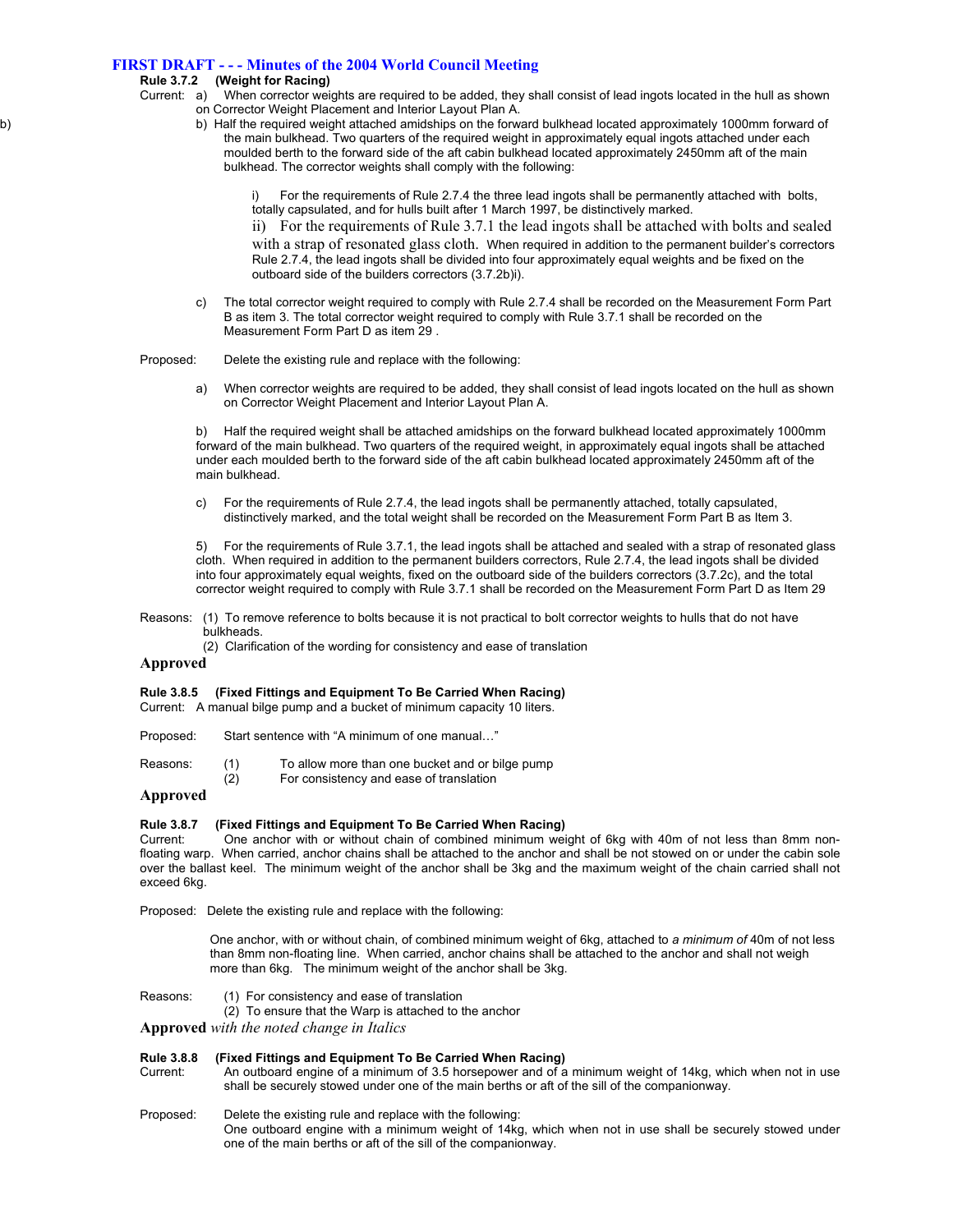Reasons: (1) With a minimum weight of the outboard, it is not necessary to specify a horsepower rating

- (2) To maintain consistency in wording
	- (3) 3.5 HP outboards are difficult to find

### **Approved**

### **Rule 3.8.9 (Fixed Fittings and Equipment To Be Carried When Racing)**

Current: A container of a type as required by the national authority or local regulations with a minimum of 2 liters of motor fuel.

. Proposed: Start sentence with "A minimum of one container…"

| Reasons: | (1) | To allow more than one container of motor fuel |
|----------|-----|------------------------------------------------|
|----------|-----|------------------------------------------------|

(2) For consistency and clarity in translation

**Approved**

**Rule 4.1.1 (Safety Rules When Racing)** 

Current: One securely fixed 12-volt battery weighing not less than 8kg or more than 25kg.

Proposed: Renumber to new Rule 6.1.27 and note that Rule 4.1.1 is not in use.

- Reasons: (1) To make the battery optional.
	- (2) To reduce the required equipment weight to help older boats meet the minimum weight of Rule 3.7.1.

### **Rule 4.1.2 (Safety Rules When Racing)**

Current: Permanently installed navigation lights in working order.

Proposed: Navigation lights in working order.

- Reasons: (1) Permanently installed navigation lights are not legal in some countries.
	- (2) To allow flexibility and maintain the requirement of navigation lights.

#### **Approved**

#### **Rule 4.1.3 (SAFETY RULES WHEN RACING)**

Current: At least one fixed marine type compass of magnetic card or digital readout type capable only of instantaneous readout. (Compasses capable of displaying stored headings and/or performing calculations for storage of tactical information shall be not allowed.)

. Proposed: Start sentence with "A minimum of one fixed…"

- Reasons: (1) To allow more than one compass
- (2) For consistency and clarity in translation

### **Approved**

**Rule 4.1.4 (SAFETY RULES WHEN RACING)** 

Current: One foghorn.

Proposed: Start sentence with "A minimum of one…"

- Reasons: (1) To allow more than one foghorn.
- (2) For consistency and clarity in translation

#### **Approved**

- **Rule 4.1.5 (SAFETY RULES WHEN RACING)**
- Current: One water resistant flashlight.

Proposed: Start sentence with "A minimum of one…"

- Reasons: (1) To allow more than one flashlight
- (2) For consistency and clarity in translation

### **Approved**

**Rule 4.1.6 (SAFETY RULES WHEN RACING)** 

Current: Fire extinguisher(s): type and capacity required by local regulations.

Proposed: Start sentence with "A minimum of one fire extinguisher: …"

- Reasons: (1) To allow more than one fire extinguisher
- (2) For consistency and clarity in translation

### **Approved**

#### **Rule 4.1.8 (SAFETY RULES WHEN RACING)**

Current: A minimum of one throwable lifesaving device and drogue on deck within reach of the helmsman and ready for instant use.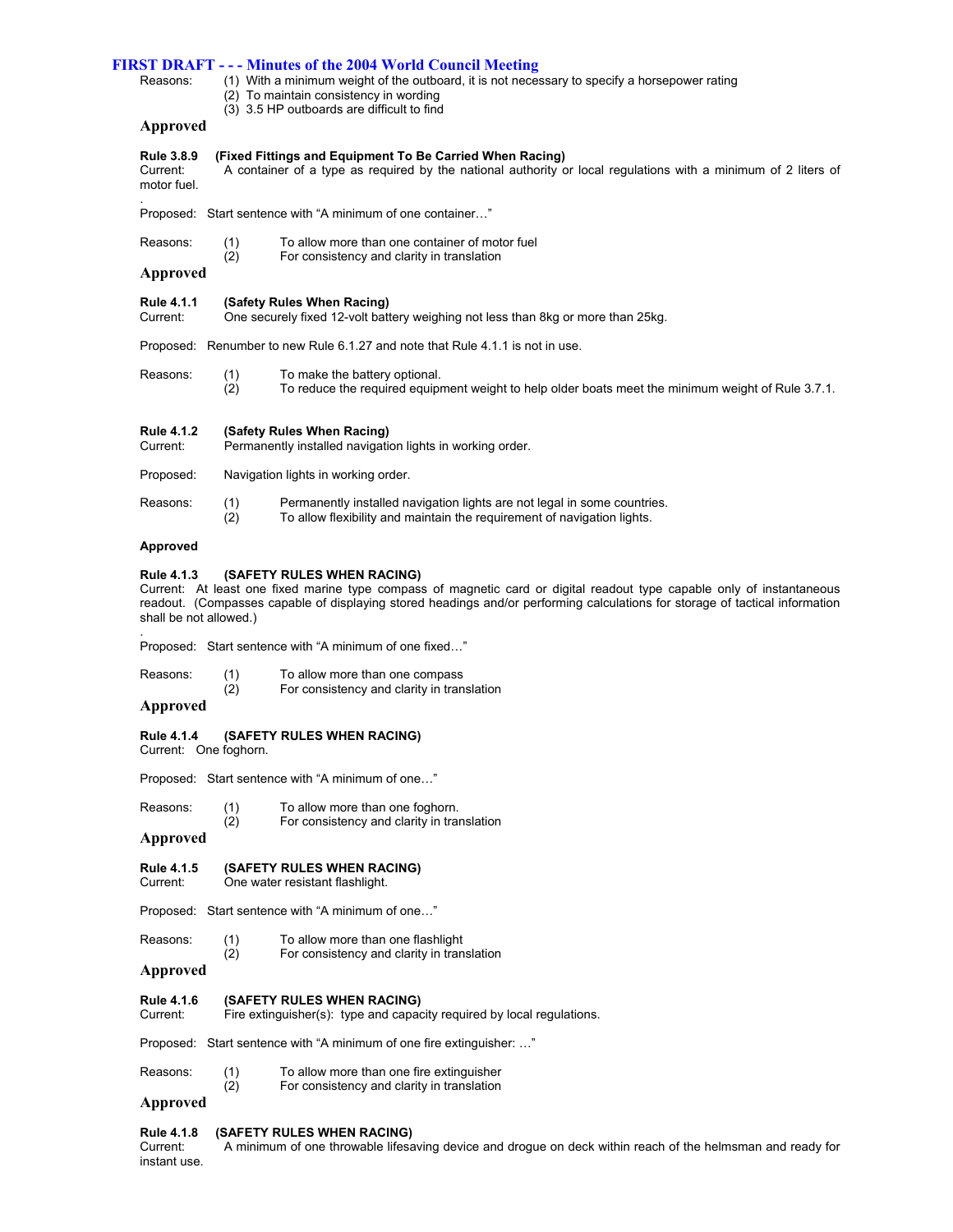Proposed: Delete the existing rule and replace with the following:

 A minimum of one throwable lifesaving device with sea anchor attached within reach of the helmsman and ready for instant use, attached to the pushpit or inner side of the transom.

- Reason: (1) To clarify the meaning of drogue and state it must be attached
	- (2) To clarify exactly where the lifesaving device should be located when racing
	- (3) For consistency and clarity in translation

### **Approved**

**Rule 4.1.10 (SAFETY RULES WHEN RACING)** 

Current: One marine first aid kit and manual.

Proposed: Start sentence with "A minimum of marine …"

- Reasons: (1) To allow more than one first aid kit and/or manual<br>(2) For consistency and clarity in translation
	- For consistency and clarity in translation

### **Approved**

#### **Rule 4.3 (SAFETY RULES WHEN RACING)**

Current: Anchor(s), outboard motor, battery and fuel container shall be secured against movement in the event of a capsize.

Proposed: Delete '(s)' on 'Anchor', and add '(s)' to 'container'

| Reasons: |     | To correct the plural references to comply with Rules 3.8.7 and 3.8.9 |
|----------|-----|-----------------------------------------------------------------------|
|          | (2) | For consistency and clarity in translation                            |

#### **Approved**

#### **Rule 5.3.1 (CREW)**

- Current: The crew shall consist of not less than three persons and total crew weight (in swim wear) shall not exceed 400kg at weigh-in prior to the start of a regatta. A crew nominated or listed for a regatta or a series of races held over consecutive days including any lay day, shall remain the same throughout the event unless substitution is authorized by the race committee.
- Proposed: Add the following sentence: "If there is a substitution for the helmsperson, he/she must be one of the crew nominated at registration, and a member of the IJCA.
- Reason: (1) To specify who may replace a helmsperson.

#### **Approved**

#### **Rule 6.1.8 (OPTIONAL EQUIPMENT) The following are permitted when racing:**

- Current: Spare wood tiller and tiller extension of any material, a measured rudder and spinnaker boom.
- Proposed: Delete the existing rule and replace with the following: One spare wood tiller and extension of any material, one measured rudder and one measured spinnaker boom.
- Reason: To emphasize that only one spare may be carried and that the rudder and spinnaker boom must be measured. **Approved**
- **Rule 6.1.20 (OPTIONAL EQUIPMENT) The following are permitted when racing:**  Current: Anchor, navigation (steaming) light, or deck lights installed on the mast.
- Proposed: Add "light" after the word "Anchor".
- Reason: Clarity

**Approved**

#### **Rule 6.1.27 (OPTIONAL EQUIPMENT) The following are permitted when racing:**

- Proposed: New Rule - One securely fixed 12-volt battery weighing not more than 25kg.
- Reasons: (1) To make the battery optional.
	- (2) To reduce the required equipment weight to help older boats meet the minimum weight of Rule 3.7.1.
	- (3) Minimum weight is no longer a factor.

#### **Approved**

# **Rule 7.1.3 (PROHIBITIONS) The following are not permitted:**

- Wire strop for the backstay.
- Proposed: Delete and replace with "Not in Use"

Reason: Obsolete rule.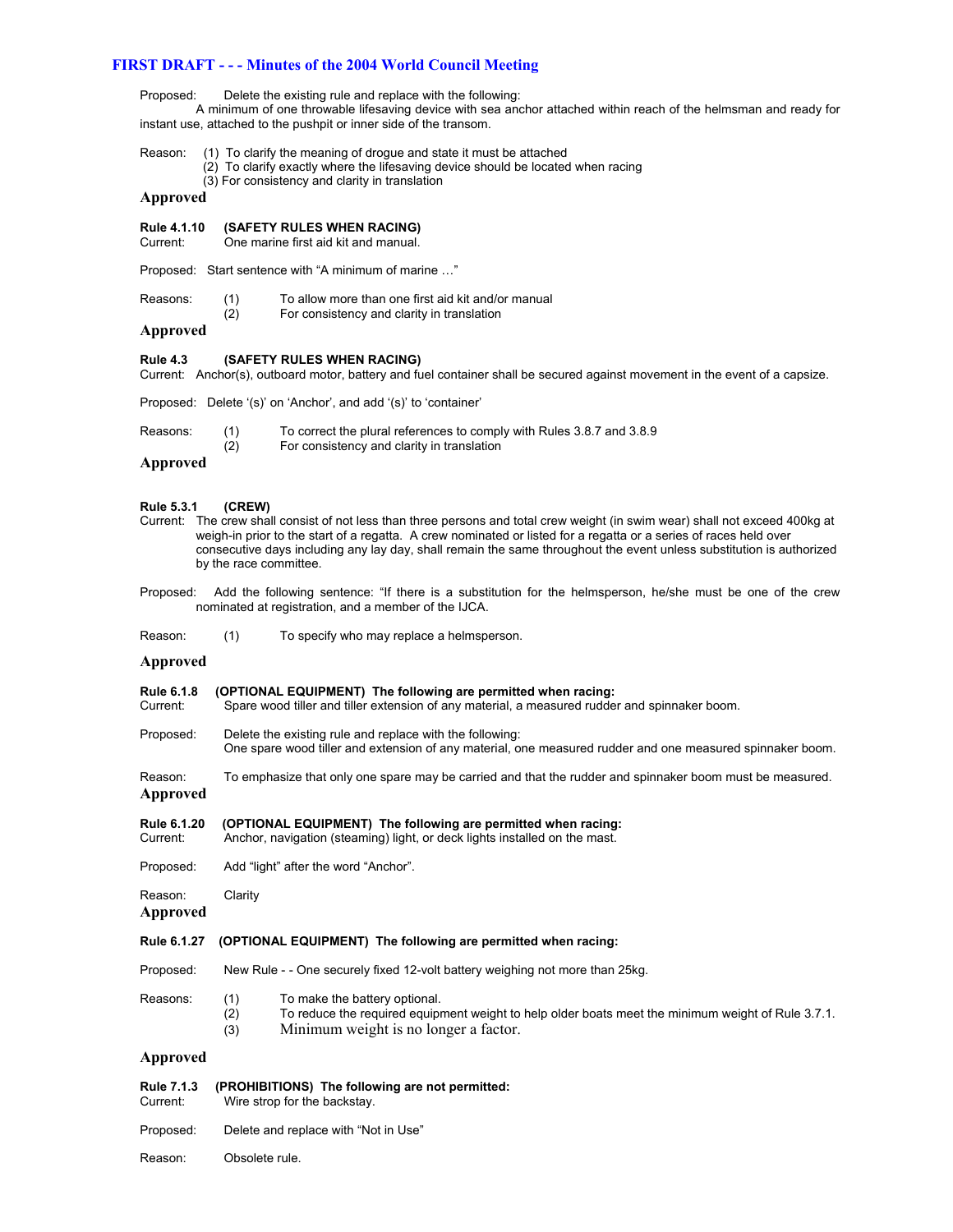### **Approved**

| Rule 7.1.10<br>Current:       | (PROHIBITIONS) The following are not permitted:<br>The luff and foot of the mainsail when set shall be within the distinguishing bands as defined in Rules 3.5.2(d)<br>and $3.5.5(c)$ .                                                                                 |
|-------------------------------|-------------------------------------------------------------------------------------------------------------------------------------------------------------------------------------------------------------------------------------------------------------------------|
| Proposed:                     | Delete and replace with "Not in Use"                                                                                                                                                                                                                                    |
| Reason:                       | This is misplaced, and has been added to Rule 3.6.10 as it refers only to the mainsail as it controls the size of<br>the sail.                                                                                                                                          |
| Approved                      |                                                                                                                                                                                                                                                                         |
| <b>Rule 8.1.2</b><br>Current: | (RESTRICTIONS WHEN RACING)<br>The stowage of equipment or gear other than unbagged sails in use on the cabin sole over the keel.                                                                                                                                        |
| Proposed:                     | Delete the existing rule and replace with the following:<br>The stowage of required or optional equipment, other than unbagged sails on the cabin sole over the keel.                                                                                                   |
| Reason:<br><b>Approved</b>    | Clarification                                                                                                                                                                                                                                                           |
| Rule 9.2.1.1<br>Current:      | (RULES GOVERNING CONTINENTAL AND WORLD CHAMPIONSHIPS)<br>The measurers shall be appointed by the host NJCA, approved by the IJCA Executive and Technical<br>Committees and shall have the authority for the disposition of Class Rule protests relating to measurement. |
| Proposed:                     | Delete the existing rule and replace with the following:                                                                                                                                                                                                                |
|                               | The Chief Measurer shall be the Chairman of the IJCA Technical Committee or the person so designated by the<br>Technical Committee, and shall have the authority for the disposition of Class Rule protests relating to<br>measurement.                                 |
| Reason:                       | (1) To maintain consistency with the <b>IJCA Regatta Standards</b><br>(2) To set a higher standard                                                                                                                                                                      |
| Approved                      |                                                                                                                                                                                                                                                                         |

#### *End of Rule Proposals*

**Plans A, B and C** There will be minor changes to the Plans that will reflect the changes in the wording of the Rules. **Approved**

Remco van den Burg led a discussion on the make-up and responsibility of the Technical Committee. Paragraph 11 of the Constitution states that the ITC shall consist of at least three members, one of which shall be the Designer or his appointee. The Chairman is selected by the committee. In recent years, the ITC has been expanded to seven members from five different countries.

The ITC is directly responsible to the Executive Committee. As a member of the EC, Remco read into the record ten Guiding Principals:

- A. Ensure and Maintain full ISAF One Design compliance.
- B. Builders and sail makers are to be considered and consulted in ITC discussions when relevant.
- C. Continue to simplify and streamline the measurement process so that the owner has the information to ensure his boat will pass formal measurement, and the ability to measure for compliance.
- D. ITC approved measurement tools and instructions shall be commercially available from the IJCA office.
- E. The Measurement Manual shall be consistent and support the Class Rules.
- F. The output of the ITC shall be transparent to the Class Membership.
- G. The rule submission process shall be strictly followed.
- H. The spirit of the Measurer as a partner of the Class Member is to provide guidance and be encouraging.
- I. Continually strive to simplify the definition and application of the Class Rules.
- J. Exploit modern technology with minimal impact to the benefit of the Class as a whole with minimal impact for existing sailors.

### **Renco van den Burg moved that the Guiding Principals be accepted Seconded: Jim Farmer All in agreement**.

John Peck reported that ITC member Francesco Ciccolo is still recovering from an automobile accident, and that Lorne Chapman (CAN-JCA) has agreed to serve in an interim capacity until Francesco returns.